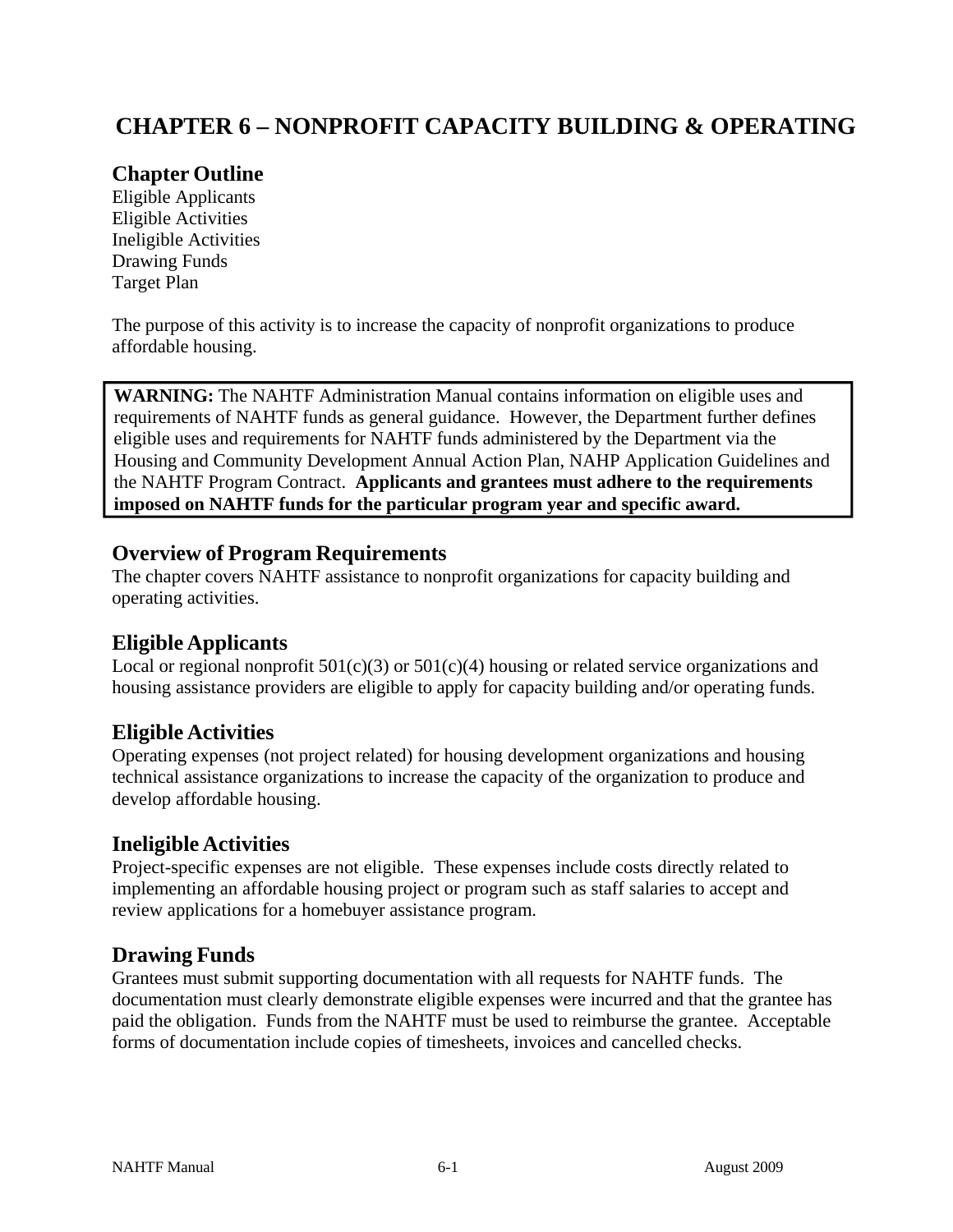# **Target Plan**

The Department requires organizations receiving capacity building or operating funds to implement a target plan. Grantees must provide the Department updates of their performance in relation to the target plan on a quarterly basis.

The following is an example of a target plan:

#### **1) Proposed Target Plan**

- a) Provide a Baseline Measurement related to the activities proposed by the applicant in the service area.
	- i) A Baseline Measurement illustrates actual results achieved by the applicant in recent years to achieve outcomes related to providing affordable housing. Provide a baseline measurement for all housing related results achieved in the last 2 years. If the applicant has not completed relevant results recently, indicate how the Production Performance Target measurements were derived.
	- ii) A Baseline Measurement must contain (1) number of persons or units with a change in behavior or condition due to the activities of the applicant in a specified time frame (such as the last 2 years), (2) what was done (such as assisted to become homebuyers), (4) what resources and amounts were used to achieve these outcomes (such as \$150,000 of NAHP funds, private resources, etc.), (5) where the persons or units are located and (6) organizations and partners primarily responsible for accomplishing these outcomes.
	- iii) Example Baseline Measurement: 21 new homebuyers at or below 80% of the area median income purchased newly constructed homes in Cork County with the assistance of \$300,000 of NAHP HOME funds for direct homebuyer assistance, \$200,000 of private contributions to the applicant non-profit organization and \$100,000 of development subsidy provided by the applicant non-profit organization and private mortgages primarily through the USDA – Rural Development between January 1, 2000 and December 31, 2002.
- b) List all Housing Production Performance Targets for your organization for the next year.
	- i) A Production Performance Target must contain (1) number of proposed persons or proposed units (such as homes or families), (2) proposed change of behavior or condition of proposed persons or units at project completion (purchased and occupied or homeowner), (3) where the target will be achieved, and (4) date the target will be fully completed and verifiable.
	- ii) Example Homebuyer Performance Target: Ten homes will be purchased in the Village of Metropolis and occupied by first-time homebuyers whose incomes are at or below 80% of the area median income for Otis County by January 25, 2005.
- c) List the Milestones related to your Housing Production Performance Targets.
	- i) A Milestone is a critical step to meeting the Performance Target that is reached by someone other than the applicant or agents of the applicant to implement the project.
	- ii) A Milestone must contain (1) the benchmark reached including the quantity, if applicable (2) the person or entity that will reach the benchmark (10 homebuyers), (3) the date the benchmark will be reached. Milestones should demonstrate incremental progress in the project such as 2 homebuyers in the first quarter, 3 in the second quarter, etc.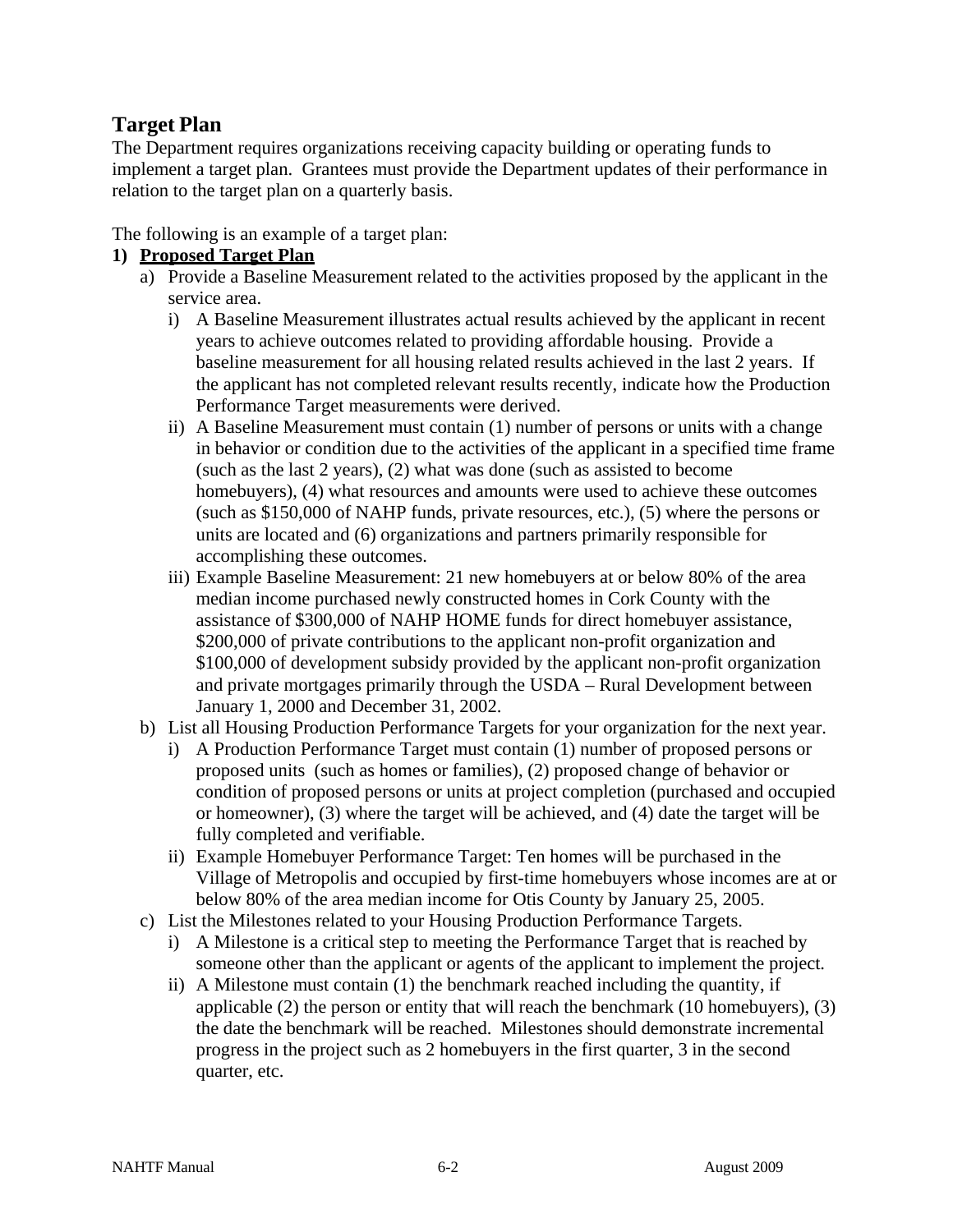iii) Examples: December 31, 2004 4 homebuyers have been approved by local lender – lenders.

> February 2, 2005, 4 homes have had inspections and are known to meet HQS – PHA staff.

March 22, 2005, permanent financing loans close on first 4 homes – lender, seller and homebuyer

- d) List the Workplan related to your Housing Production Performance Target Milestones. A workplan is a list of duties that must be completed by the applicant or the applicant's agent to implement the project in order to reach the Milestones.
	- i) A Workplan must contain (1) the action to be taken, (2) date the action must be taken, (3) person (not organization or entity) responsible. The more detail that can be provided of the actual individual who will be responsible will benefit the applicant in the NDED application review process, and (4) the corresponding Milestone.
	- ii) Example:

Publish intent to accept applications for assistance – October 1, 2004 – General Administrator (Suzy Jones) – Milestone 2.

Review 20 applications for assistance – October 13, 2005– Housing Administrator (Ben Barker) – Milestone 2

Approve 10 families for assistance November 3, 2005– Housing Administrator (Ben Barker) – Milestone 3.

Assist 10 families thru local lender process and provide homebuyer counseling November 29, 2005 - Housing Administrator (Ben Barker) – Milestone 4.

- e) List all Housing Development Capacity Building Performance Targets for your organization for the next year.
	- i) A Housing Development Capacity Building Performance Target must contain (2) proposed change of behavior or condition of the organization's board and/or staff (3) how the target can be verified, and (4) date the target will be fully completed and verifiable.
	- ii) Example 1 Housing Development Capacity Building Performance Target: Applicant organization will add 3 board members and these board vacancies will be filled with representatives of Cork County, which is an expanded service area of the organization, by June 30, 2005. This target can be verified by the organizational bylaws, board roster and meeting minutes.
	- iii) Example 2 Housing Development Capacity Building Performance Target: Applicant organization assistant director will receive training and technical assistance by June 30, 2005 in order to develop an affordable rental housing project to serve persons with developmental disabilities. This can be verified when the assistance director submits a successful NAHP application for funding for developing and managing affordable rental housing by March 1, 2006. Currently the assistant director does not have adequate knowledge and experience to submit the application or manage the project.